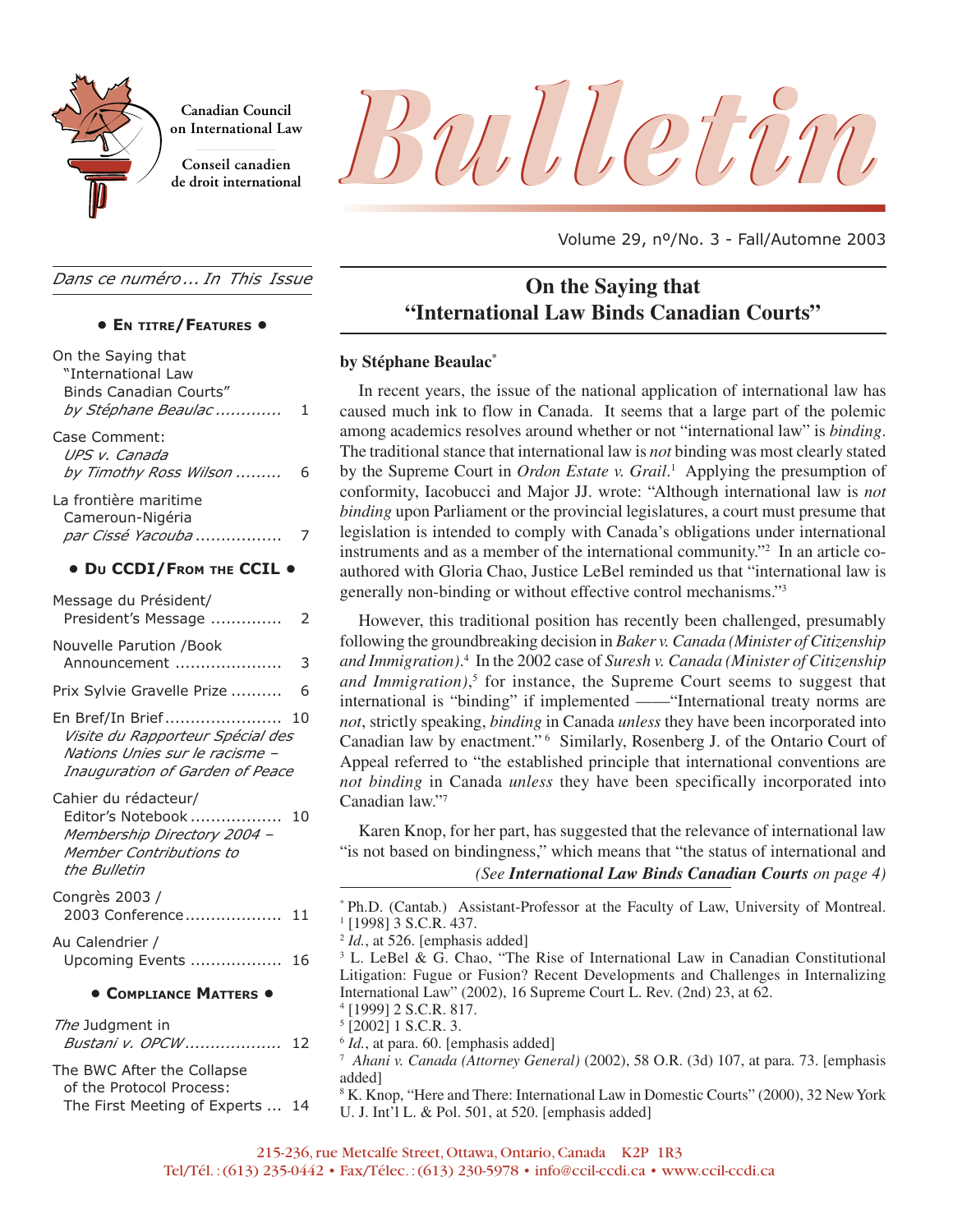# **Message du Président President et au la président du President's Message du Président du President du President du President du President du President du President du President du President du President du President du Pr**

### September/septembre 2003

Récemment, j'ai eu le privilège de participer à un atelier sur les défis auxquels est confronté le Canada en

matière de la politique étrangère depuis le 11 septembre 2001, surtout en ce qui a trait à l'utilisation de la force et à l'intervention armée. L'expérience s'est révélée fort instructive, puisque nombre des participants et participantes n'étaient pas des spécialistes du droit international, mais étaient plutôt des spécialistes des relations internationales, des historiens, des diplomates ou des professionnels d'autres disciplines. Aussitôt j'ai remarqué que des parties entières de la discussion se déroulaient sans référence directe au droit international. De plus, lorsque certains juristes parmi les

participants ont soulevé le rôle du droit international, il est devenu clair que plusieurs doutaient de sa pertinence ou de son utilité. On ne tenait guère pour acquis que le respect et l'avancement du droit international doit être au cœur du développement de la politique étrangère.

The sobering realization for me was that the importance of safeguarding and enhancing the role of the rule of law in international affairs could still be the subject of serious debate among key players. While I, as any international lawyer, have become familiar with the need to overcome skepticism as to the practical enforceability of international law in given circumstances, I had, perhaps naively, assumed that most thoughtful people would at least accept the need for international law and the desirability of working towards its further entrenchment. (Such may be the result of spending too much time in the company of other lawyers.) I am now forming the growing conviction that such an assumption may perhaps never have been wellfounded, but in any event has ceased to be so since September 11, 2001. No longer is the ubiquitous task of the international lawyer merely to argue for ways in which international law should be interpreted, applied and developed. The case for the very relevance of international law in promoting a secure, peaceful and just world has – still – to be made.

De plus, le défi que doivent relever les spécialistes du droit international est bien plus important que le championnat pour un rôle accru du droit international dans l'élaboration de la politique étrangère. Les spécialistes du droit international, surtout les personnes participant à

l'élaboration de la politique étrangère, ont le devoir de promouvoir une vision du droit international qui soit juste en substance et non seulement qui 'fonctionne' sur le plan

> de la procédure; qui permette de composer efficacement avec les crises véritables qui menacent la paix et la sécurité internationales et non seulement de satisfaire aux intérêts des gouvernements plus puissants; et qui réponde aux besoins des individus et des communautés et non seulement des États. Et à en juger par mon expérience récente, tout cela ne sera possible que si les juristes, en particulier les spécialistes du droit international, écoutent parfois le message des autres professionnels qui ont un rôle à jouer en la matière.

Which brings me to the theme chosen for

the Council's upcoming 32nd Annual Conference: "Reconciling Law, Justice and Politics in the International Arena". The theme was chosen to encourage conference speakers and participants to address squarely the many challenges faced in promoting the role of international law as mediator of international politics; and in closing the gaps between what is internationally lawful on the one hand and just on the other. Conference chair Irit Weiser and her committee have assembled an exciting and diverse array of speakers who will approach these fundamental issues from a wide variety of perspectives. (Members should by now have received the finalized Conference programme and registration form, although these can also be found on the Council's website: www.ccil-ccdi.ca.) The resulting discussion promises not only to be stimulating and relevant, but also the year's most significant event for international lawyers in Canada. If you have not already done so, be sure to return your registration form to the Council's office today. Better yet, enlist two or three colleagues (whether or not lawyers!) to attend with you. And in the unfortunate event that you must miss this important and exciting occasion, be sure to return your annual membership renewal form and fee so that we may remain in touch.

Au plaisir de vous voir à Ottawa du 16 au 18 octobre! We look forward to welcoming you to Ottawa on October 16–18! ∢

> **John H. Currie** President/Président

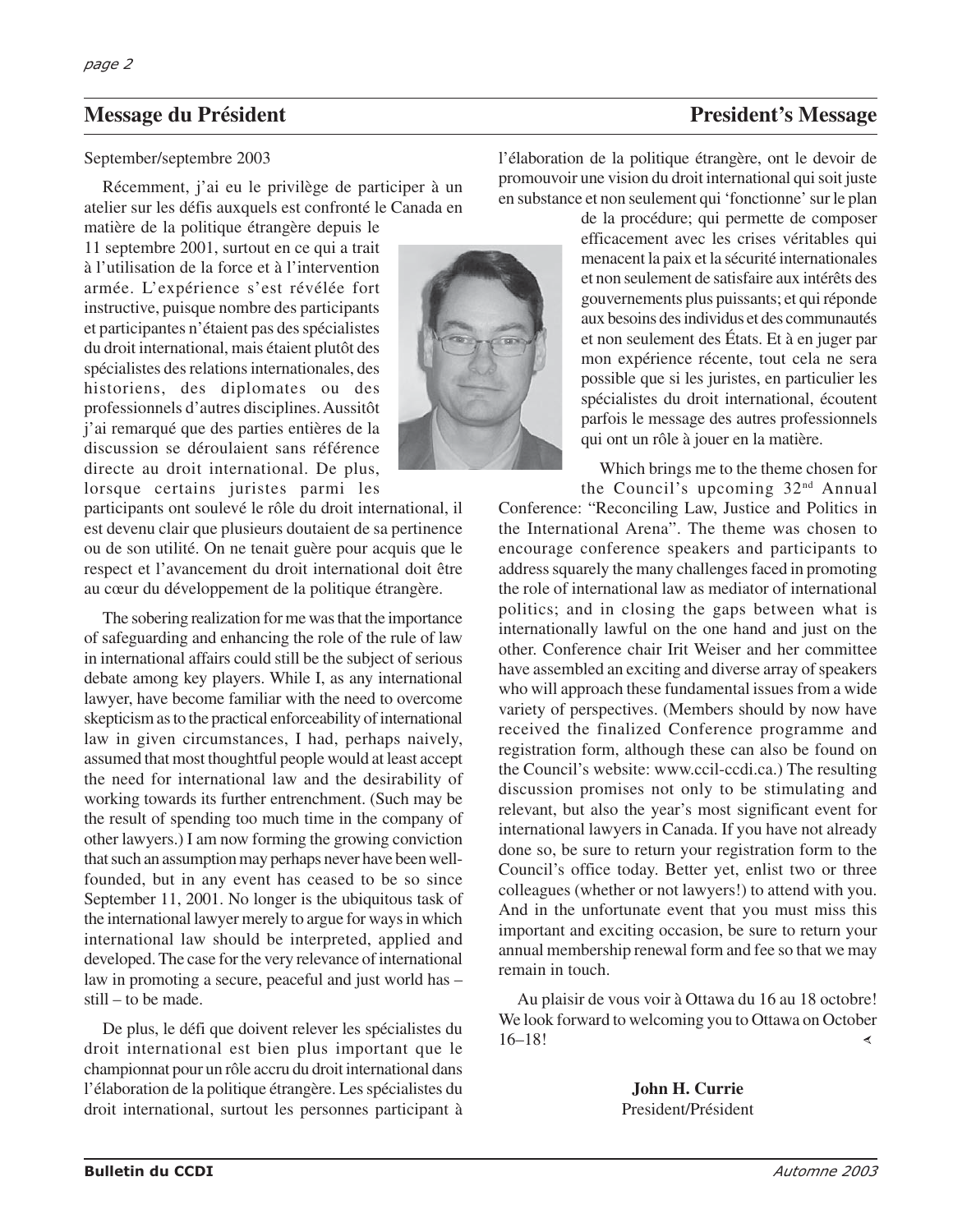## **Book Announcement** Nouvelle Parution

## **Un droit dans la guerre ?,** *Cas, documents et supports d'enseignement relatifs à la pratique contemporaine du droit international humanitaire*

Marco Sassòli et Antoine A. Bouvier, avec la collaboration de Thomas de Saint Maurice et l'assistance de Geneviève Dufour, CICR, Genève, 2003 (2 volumes, 2084 pp.)

L'emploi de la force est interdit dans les relations internationales. Les conflits armés sont néanmoins fréquents depuis 1945. Depuis le 11 septembre 2001, même le concept de guerre est revenu à la mode, y compris pour désigner la lutte contre le terrorisme. Le droit applicable à la conduite des conflits armés, appelé droit international humanitaire (DIH), est plus que jamais au centre des l'intérêts public et scientifique. Certains se demandent s'il doit être adapté à de nouvelles réalités. D'autres réinterprètent le droit international humanitaire existant et l'utilisent pour priver, par exemple à Guantánamo, des personnes détenues de toute protection par les droits de la personne ou le droit national, tout en prétendant qu'il ne s'agit ni de combattants ni de civils au sens du droit international humanitaire.

Un professeur enseignant au Canada, Marco Sassòli, et un praticien oeuvrant au Comité international de la Croix-Rouge, Antoine A. Bouvier, viennent de publier avec la collaboration d'un jeune chercheur belge et d'une chercheure québécoise, un livre en deux volumes sur ce droit international humanitaire qui adopte, pour la première fois en langue française, la méthode du « Casebook », des cas pratiques, tout en y ajoutant une présentation théorique de la matière. Il s'agit en fait d'une adaptation française et mise à jour d'un ouvrage publié en 1999, intitulé « How Does Law Protect in War ? ». Il offre aux professeurs d'université, aux praticiens et aux étudiants une base essentielle pour la compréhension, l'enseignement et la pratique du DIH. Le premier volume consiste en une présentation de la matière, incluant des indications bibliographiques et des renvois aux cas et documents reproduits dans le deuxième volume. Ce dernier comprend une sélection, revue en fonction des intérêts des lecteurs francophones et des conflits récents au Kosovo et en Afghanistan, de deux cent sept cas, dont un bon nombre constitue une traduction inédite en français. L'originalité réside dans les Discussions qui mettent les cas en perspective grâce à une série de questions. De même, un grand nombre de plans de cours, rédigés par les auteurs ou par d'éminents experts de droit international humanitaire, est proposé à la fin du deuxième volume afin d'aider ceux qui souhaitent enseigner le DIH ou qui voudraient simplement intégrer certains concepts de DIH au sein de leurs cours. Le livre peut être commandé via le site Internet du Comité international de la Croix-Rouge (www.icrc.org).

*Un droit dans la guerre?* is an enlarged and updated French version of *How Does Law Protect in War?* published in 1999, the first Casebook in the field of International Humanitarian Law. A selection of one hundred and ninety three cases provided university professors, practitioners, and students with the most updated and comprehensive selection of documents on International Humanitarian Law.

Part I is the backbone of the book. It outlines the various issues of International Humanitarian Law. Under each theme an introductory text by the authors is provided, sometimes extracts from articles, books, and documents, which are illustrative of a specific topic are reproduced. Part II is the main body of the book where cases are reproduced. The most innovative part is the discussion of each case through questions. Finally, the third part of the book provides teaching outlines for professors who are willing to set up a course or to introduce International Humanitarian Law into other courses.

The main goal of this book is to show that International Humanitarian Law is relevant in contemporary practice and that it provides – although inherently insufficient – answers to the humanitarian problems appearing in and in relation to armed conflicts. The authors hope to publish in 2004 or 2005 an updated second edition in English, integrating the additions of the French version and the practice of the hopefully not too many armed conflicts arising until then.

Veuillez adresser vos commandes à : Orders to be sent to :

Comité international de la Croix Rouge Division de production, marketing et distribution 19, avenue de la Paix CH 1202 Genève

Téléc. : / Fax: 41 22 733 20 57 Courriel / Email: shop.gva@icrc.org Site web / Web site : www.cicr.org

∢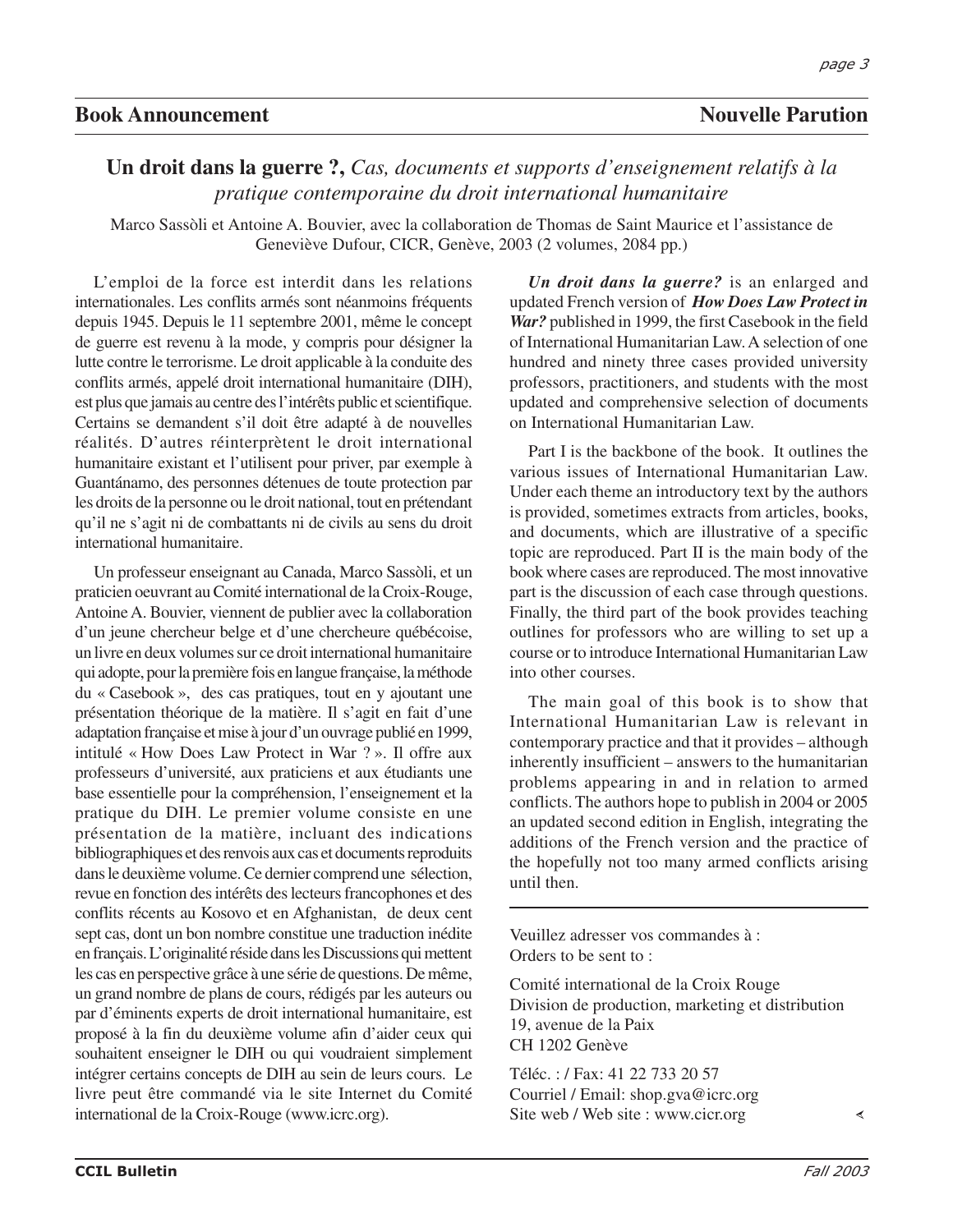# **On the Saying that "International Law Binds Canadian Courts"**

### *(continued from page 1 - suite de page 1)*

foreign law becomes similar, both being *external sources of law*."8 In fact, Knop challenged the binding / nonbinding distinction — what she called the "on / off switches for the domestic application of international law"<sup>9</sup> — and suggested an alternative approach, that she argued springs from the *Baker* case, "where the authority of international law is persuasive rather than binding."10 This proposition seemed to "rub"11 the wrong way some international legal scholars, one of them being Stephen Toope.

Toope has argued that "the dichotomy that Knop sets up between a traditional focus on international law as 'binding' on domestic courts, and international law as 'persuasive authority' is, I think, a false dichotomy."12 Instead, he opined that "international law can be both"13 binding and persuasive because "international law is both 'foreign' and''part of us.'"14 Toope further argued that "international law is not merely a story of 'persuasive' foreign law. International law also speaks directly to Canadian law and requires it to be shaped in certain directions. International law is more than 'comparative law,' because international law is partly *our* law."15

Whether or not one is in agreement with Knop's comparative law metaphor as regards all international law rules, it is still accurate to hold that, strictly speaking, international law does not bind Canada, or any sovereign states for that matter. The fundamental reason behind this lack of obligatory legal force relates to the so-called Westphalian model of international relations, which very much remains at the centre of the present state system and hence the present international law system.

### **Tenets of the international law system**

The matrix in which international affairs are conducted and in which international law operates is based on the

Westphalian model of international relations, at the centre of which is the *idée-force* of sovereignty.16 As Richard Falk explained, it is "by way of the Peace of Westphalia that ended the Thirty Years' War, that the modern system of states was formally established as the *dominant world order framework*."17 Similarly, Mark Janis wrote: "Sovereignty, as a concept, formed the cornerstone of the edifice of international relations that 1648 raised up. Sovereignty was the crucial element in the peace treaties of Westphalia."18

The international reality consists of a community of sovereign states (or nations) which are independent from one another and have their own wills and finalities as corporate-like representatives of the peoples living on their territories. The 18th century author Emer de Vattel proposed an international legal framework to regulate the relations between states in his masterpiece *Le Droit des Gens; ou Principes de la loi naturelle appliqués à la conduite & aux affaires des Nations & des Souverains*. 19 His seminal contribution is a scheme in which sovereign states are the sole actors on the international plane and thus the only subjects of international law; it is also based on the formal equality of states and on a notion of national independence that involves non-interference in the domestic affairs of other states.<sup>20</sup> This is very much indeed the basic theory still underlying modern international law.

Accordingly, the Westphalian model of international relations, which is governed by the Vattelian legal structure, involves an international realm that is distinct and separate from the internal realm. John Currie explained thus: "Public international law is not so much

<sup>9</sup>*Id.*, at 515.

<sup>10</sup>*Id.*, at 535.

<sup>&</sup>lt;sup>11</sup> "Rub" is indeed the word Toope himself used in describing the effect that Knop's paper had on him — see S.J. Toope, "The Uses of Metaphor: International Law and the Supreme Court of Canada" (2001), 80 Canadian Bar Rev. 534, at 535. <sup>12</sup> *Id.*, at 536.

<sup>13</sup> *Ibid.*

<sup>14</sup> *Id.*, at 540.

<sup>15</sup> S.J. Toope, "Inside and Out: The Stories of International Law and Domestic Law" (2001), 50 U. New Brunswick L.J. 11, at 18. [emphasis added]

<sup>16</sup> See, generally, S. Beaulac, "The Westphalian Legal Orthodoxy — Myth or Reality?" (2000), 2 J. History Int'l L. 148.

<sup>17</sup> R.A. Falk, Law in an Emerging Global Village: A Post-Westphalian Perspective (Ardsley, U.S.: Transnational Publishers, 1998), at 4. [emphasis added]

<sup>18</sup> M.S. Janis, "Sovereignty and International Law: Hobbes and Grotius," in R.St.J. Macdonald (ed.)," Essays in Honour of Wang Tieya (Dordrecht: Martinus Nijhoff, 1994), 391, at 393. [emphasis added]

<sup>19</sup> E. de Vattel, Le Droit des Gens; ou Principes de la loi naturelle appliqués à la conduite & aux affaires des Nations & des Souverains, 2 vols. (London: n.b., 1758).

<sup>20</sup> See, generally, S. Beaulac, "Emer de Vattel and the Externalisation of Sovereignty" (2003), 5 J. History Int'l L. (forthcoming).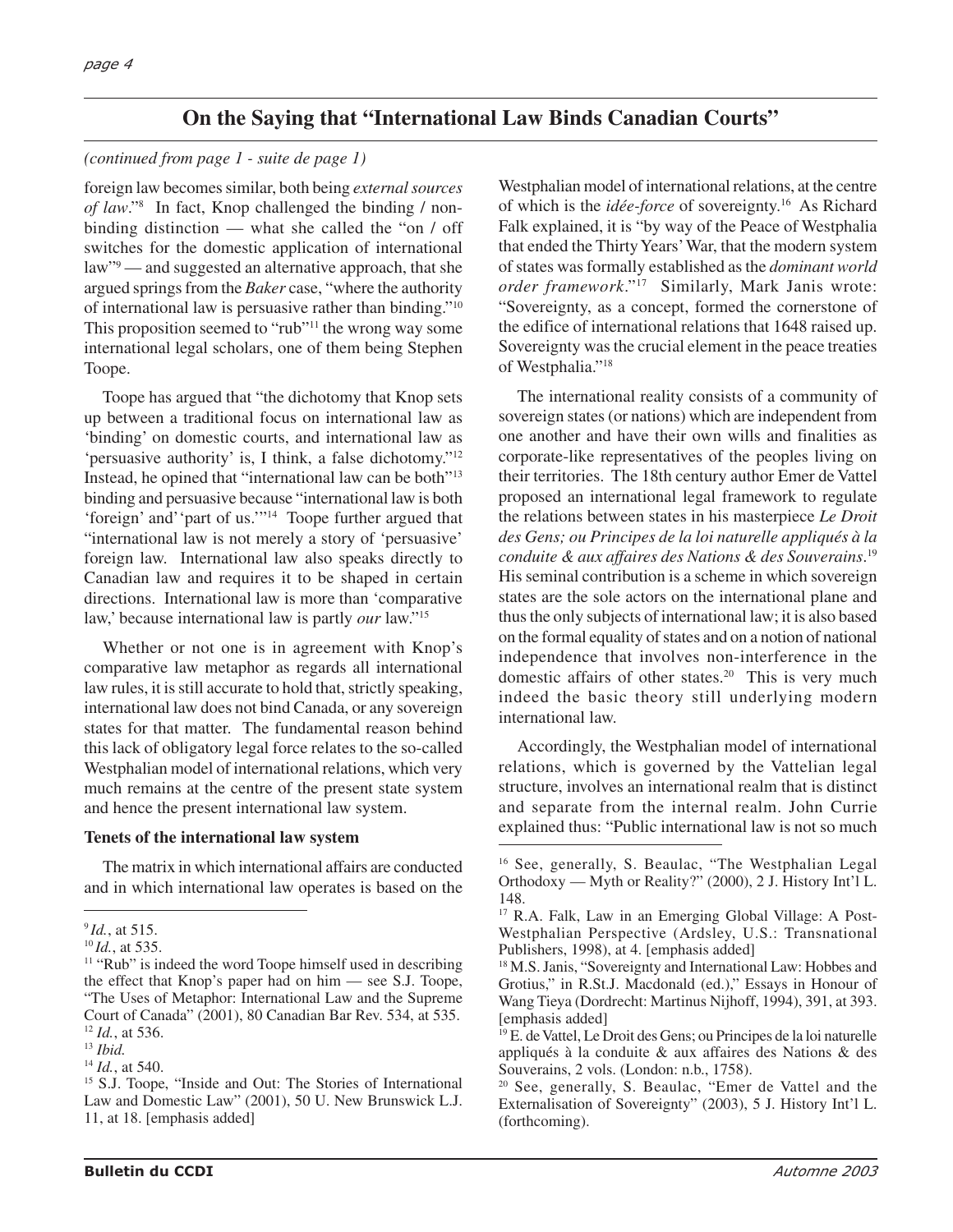an area or topic of the law as it is "*an entire legal system, quite distinct from the national legal systems*that regulate daily life within states."21 As far as the relation between international law and domestic law is concerned, there is no direct connection because the two systems are distinct and separate—"public international law exists outside and independent of national legal systems."22 Thus quite appositely, Karen Knop schematically wrote that "domestic law is 'here' and international law is 'there.'"<sup>23</sup>

### **Domestic courts and international law**

Each of these two distinct and separate realms of the international and the internal of course has its own judiciary. At the international level, the *Charter of the United Nations*, at article 92, provides that: "The International Court of Justice shall be the principal judicial organ or the United Nations." At the national level, to take Canada as an example, there exists a whole judicial structure of domestic courts and tribunals, both provincial and federal, at the pinnacle of which is the Supreme Court of Canada.

The more important point here is that both sets of courts have their own sets of legal norms, that is, the International Court of Justice and other international courts and tribunals apply international law, and the Supreme Court and other Canadian courts and tribunals (or any domestic courts of sovereign states for that matter) apply their domestic law.<sup>24</sup> It does not mean, however, that international judicial instances cannot take into consideration domestic law, which is in fact an explicit source of international law under article 38(1) of the *Statute of the International Court of Justice*, or that domestic case law does not influence their decisions as a secondary source of international law and even as evidence of international customs.

Although it is not an aspect usually dwelled upon in judicial decisions, the Supreme Court had such an opportunity to consider its role vis-à-vis the international legal system in the *Reference re Secession of Quebec*. 25

25 [1998] 2 S.C.R. 217.

The *amicus curiae* Yves Le Boutillier argued that the Court had no jurisdiction to answer questions of "'pure' international law."26 The response, significant for the present purposes, was that the "Court would not, in providing an advisory opinion in the context of a reference, be purporting to 'act as' or substitute itself for an international tribunal."27 Thus, as Justice Louis LeBel and Gloria Chao observed, "the key limits to the [Supreme] Court's use [of these norms] is that it has never seen itself as a final arbiter of international law."28

In the *Reference re Secession of Quebec*, an argument was also made that the Court had no jurisdiction to "look at international law"29 to decide the questions at issue. "This concern is groundless," was the reply. "In a number of previous cases, it has been necessary for this Court to look to international law to determine the rights or obligations of some actor within the Canadian legal system."30 Therefore, treaty norms of the distinct and separate international legal system may have an effect within the Canadian domestic legal system. It is important to acknowledge, however, that such a legal effect will not at all be automatic or obligatory. Indeed, as Bill Schabas pointed out, Canadian courts may use "international law to the extent that it is also part of the 'Laws of Canada.'"31

Put another way, domestic courts interpret and apply domestic law, and it is to the extent that the constitutional and other domestic legal rules allow international law to be part of domestic law (and that it has in effect become part of that domestic law) that international norms may have an impact on the interpretation and application of domestic law by domestic courts. In that sense, international law can never "bind" a sovereign state like Canada, or more accurately, international law can never be "binding" in or within the domestic legal system because domestic courts have jurisdiction over national law, not international law. What international law can do, and indeed should do as much as possible, is to "influence" the interpretation and application of domestic law, the degree of which will depend on the extent that international law "is also part of the 'Laws of Canada.'"32

<sup>21</sup> J. Currie, Public International Law (Toronto: Irwin Law, 2001), at 1. [emphasis added]

<sup>22</sup> *Ibid.*

<sup>23</sup> K. Knop, supra, note 8.

 $24$  For the sake of completeness, it must be added that, of course, Canadian private international law can dictate that foreign domestic law will apply to a particular situation. This does not change the basic proposition, however, because Canadian courts fundamentally resort, even in such cases, to Canadian domestic law in the first instance.

<sup>26</sup> *Id.*, at 234.

<sup>27</sup> *Ibid.*

 $28$  L. LeBel & G. Chao, supra, note 4, at 59.

<sup>29</sup> *Supra*, note 26, at 235.

<sup>30</sup> *Ibid.*

<sup>31</sup> W.A. Schabas, "Twenty-Five Years of Public International Law at the Supreme Court of Canada" (2000), 79 Canadian Bar Rev. 174, at 176. <sup>32</sup> *Ibid.*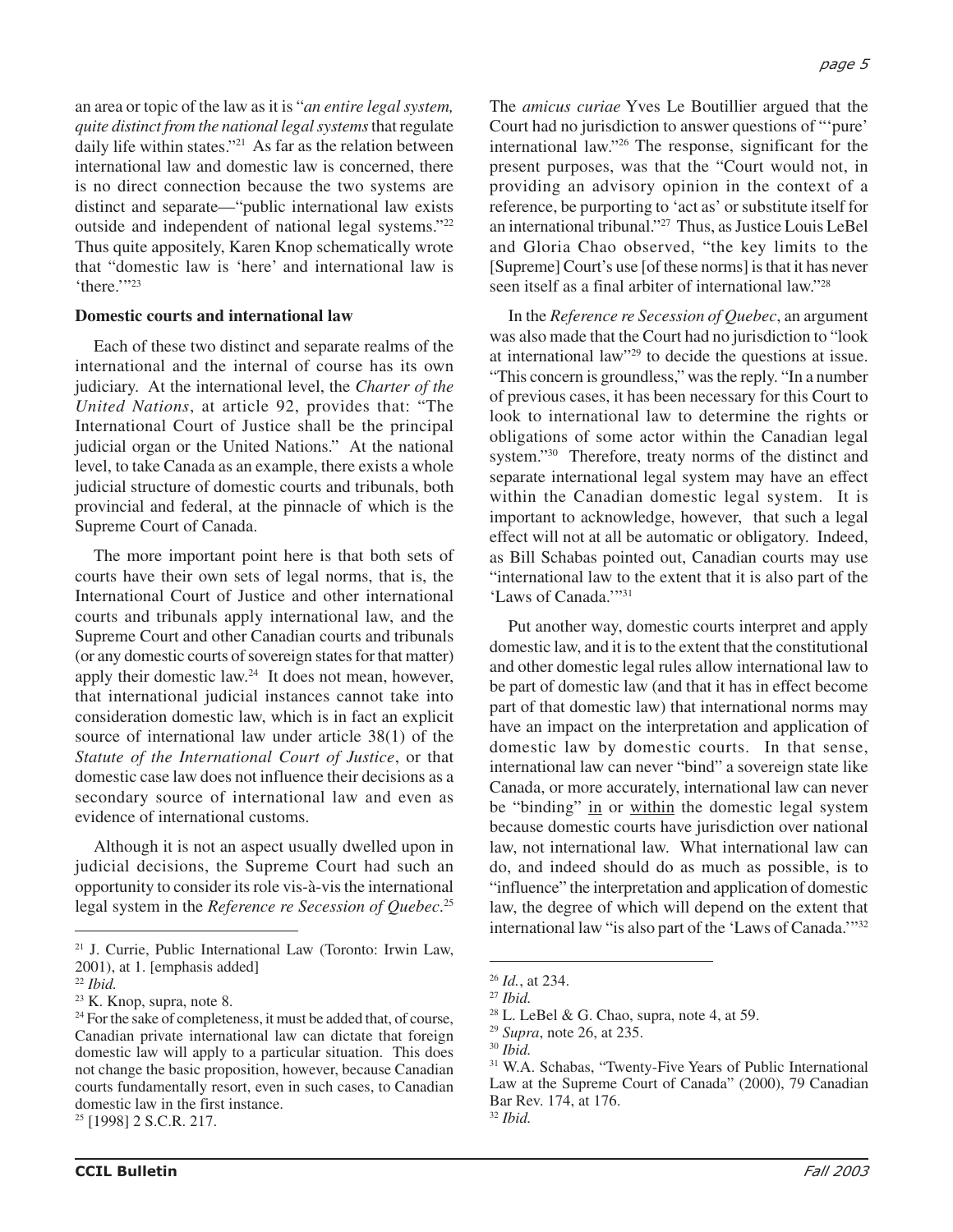The "influence" of international law on the interpretation and application of Canadian law can also be put in terms of the determination of the "persuasive force" of international law or the evaluation of the "weight" of the international law argument. This approach to the domestic use of international law is not

### *UPS v. Canada*

On November 22, 2002, the Arbitral Tribunal\* constituted under NAFTA Chapter 11 to consider the complaint of United Parcel Service of America Inc. (UPS) against Canada (and its monopoly, Canada Post Corporation) released its award on jurisdiction (http:// www.dfait-maeci.gc.ca/tna-nac/documents/ Jurisdiction%20Award.22Nov02.pdf). The results are mixed. Some of Canada's challenges to jurisdiction were successful; the rest were either held to be moot, were dismissed, or were joined to the merits. In dismissing some of UPS's claims, the Tribunal noted that Article 1116 of NAFTA only conferred jurisdiction with respect to violations of investors' rights as set out in Section A

\*The Tribunal consists of Dean Ronald A. Cass, L. Yves Fortier and Justice Kenneth Keith (President).

an endorsement of the proposition put forward by Karen Knop based on the transgovernmental model and the comparative law methodology. It shares, however, the belief that international law, by definition, cannot "bind" the courts of sovereign states.∢

# **Case Comment Commentaire d'arrêt**

of Chapter 11. UPS had argued that the reference in Article  $1116(1)(b)$  to Article  $1502(3)(a)$  opened up the whole Agreement to potential investor claims. The Tribunal further held that it was bound by the Free Trade Commission's July 31, 2001 Interpretation that stated:

The concepts of "fair and equitable treatment" and "full protection and security" [set out in Article 1105(1)] do not require treatment in addition to or beyond that which is required by the customary international law minimum standard of treatment of aliens.

The Tribunal observed that regulating anticompetitive behaviour was not required under customary international law.

*Timothy Ross Wilson Legal Counsel, Supreme Court of Canada*

*The views of the author are his alone.*

# **Sylvie Gravelle Prize** Prix Sylvie Gravelle

The Sylvie Gravel Prize was established in 1986 in recognition of Sylvie Gravelle's contribution to the Canadian Council on International Law. The annual prize of \$200 is awarded to a graduate student in law at the University of Ottawa for the best Masters thesis or Memorial in public or private international law.

This year's prize was awarded to Sophie Lefrançois, whose Memorial is entitled "Le droit au retour des réfugiés palestiniens en Israël".

Past recipients include : Parimal Kasbekar (1985-86), Grace Ntieyong Akpan (1988-89), Steven MacDonald (1989-90), Grégoire Bisson ((1990-91), Gang Wu (1991- 92), Abhimanyu Jalan (1992-93), Satinder Cheema (1993-94), Oxana Selska (1994-95), Normand Bonin (1995-96), Ausma Khan (1996-97), Philippe Lortie (1996-97), Stéphane Jean (1997-98), Julie Boulanger et Frédérique Couette (1998-99), Jean-Paul Gakwerere (2000-2001).  $\prec$ 

Le prix Sylvie Gravelle fut établi en 1986 en mémoire de Sylvie Gravelle pour sa contribution au Conseil canadien de droit international. Ce prix annuel de 200 \$ est accordé à une étudiante ou à un étudiant aux études supérieures de l'Université d'Ottawa pour le meilleur mémoire ou la meilleure thèse de maîtrise en droit, en français ou en anglais, en droit international, public ou privé.

Cette année, le prix Sylvie Gravelle fut accordé à Mlle Sophie Lefrançois. Sa mémoire portait sur « Le droit au retour des réfugiés palestiniens en Israël ».

Les anciens gagnants du prix inclus : Parimal Kasbekar (1985-86), Grace Ntieyong Akpan (1988-89), Steven MacDonald (1989-90), Grégoire Bisson ((1990-91), Gang Wu (1991-92), Abhimanyu Jalan (1992-93), Satinder Cheema (1993-94), Oxana Selska (1994-95), Normand Bonin (1995-96), Ausma Khan (1996-97), Philippe Lortie (1996-97), Stéphane Jean (1997-98), Julie Boulanger et Frédérique Couette (1998-99), Jean-Paul Gakwerere (2000-2001). ₹

∢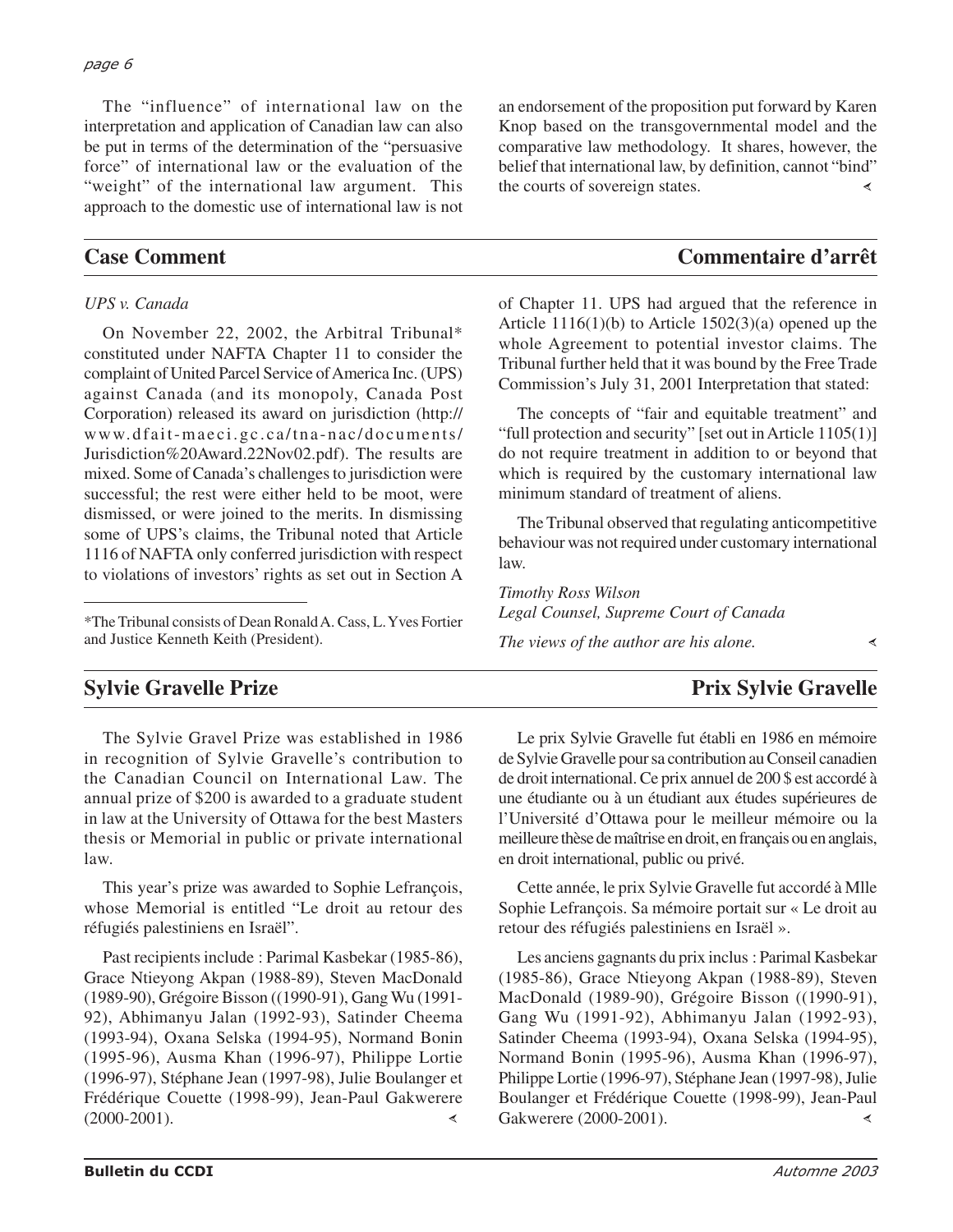# **La frontière maritime Cameroun-Nigéria dans le Golfe de Guinée**

### **Par Cissé Yacouba\***

Le 10 octobre 2002 la Cour Internationale de Justice a rendu son arrêt dans l'affaire de la presqu'île de Bakassi portant sur la délimitation de la frontière terrestre et maritime entre le Cameroun et le Nigeria. Par cette décision, la Cour a vidé un contentieux de délimitation maritime qui l'avait amené, huit années durant, à statuer d'abord sur sa propre compétence et ensuite à décider sur le fond du différend. Le Cameroun a obtenu gain de cause lorsque la C.I.J. a reconnu d'une part que la péninsule de Bakassi était sous sa souveraineté et d'autre part, qu'une nouvelle délimitation de la frontière maritime entre les deux États s'imposait.

La requête du Cameroun, en date du 29 mars 1994, priait la C.I.J. de tracer la frontière maritime entre les deux États au-delà de la mer territoriale, de dire et juger que la presqu'île de Bakassi appartenait au Cameroun, d'autoriser l'évacuation des troupes nigérianes sur la presqu'île de Bakassi et de reconnaître la responsabilité internationale du Nigeria. Le Cameroun a par ailleurs plaidé qu'il n'avait jamais abandonné son titre sur Bakassi, ayant toujours octroyé des concessions pétrolières aux compagnies étrangères d'exploration et d'exploitation *offshore*.

Le Nigeria a soutenu que la saisine camerounaise de la Cour était sans objet. À l'appui de sa prétention, il a invoqué la présence d'États tiers, en l'occurrence la Guinée équatoriale et l'archipel de Sao Tomé-et-Principe, dans la zone concernée par la délimitation et l'absence de négociations préalables. Le Nigeria a estimé, par ailleurs, que la ligne qui existait déjà et qui avait pendant longtemps été respectée, était devenue une ligne *de facto* ayant créé une situation juridique à son égard comme à celui du Cameroun et de la Guinée équatoriale. Le Nigeria a donc demandé à la Cour de reconnaître son titre de souveraineté sur la presqu'île de Bakassi aux motifs qu'il y avait exercé une longue occupation et que celle-ci avait été paisible, notoirement reconnue, et jamais remise en cause par le Cameroun (théorie de l'acquiescement ou de *l'estoppel*).

Quant à la Guinée équatoriale, État tiers au différend, il a exercé son droit d'intervention en vertu de l'article 59 du statut de la C.I.J. En cette qualité, la Guinée Equatoriale a rappelé à la Cour que la ligne proposée par le Cameroun aurait pour effet d'enclaver l'île de Bioko qui était sous souveraineté equato-guinéenne et de la bloquer, au large, dans sa projection maritime. Elle a donc prié la Cour de « s'abstenir de délimiter une frontière maritime entre le Nigeria et le Cameroun dans une zone plus proche de la Guinée équatoriale que des parties à l'instance », et de « s'abstenir également d'émettre une quelconque appréciation susceptible de porter préjudice à [ses] intérêts dans le cadre de [ses] négociations relatives aux frontières maritimes avec [ses] voisins ».

### **De la méthode de délimitation**

L'arrêt dans l'affaire Cameroun/Nigeria vient consolider ce qui apparaît comme un acquis juridique, c'est-à-dire la consécration jurisprudentielle de la ligne d'équidistance comme méthode de premier pas ou méthode provisoire. En effet, depuis les plus récentes décisions de la Cour, notamment les affaires de *Jan Mayen* (1993), *Eritrée-Yemen* (1999), *Qatar-Bahrein* (2001), le juge se dit fondé, au regard de sa propre jurisprudence et de la pratique des États, à commencer le processus par une ligne d'équidistance provisoire.

Dans l'affaire Cameroun-Nigeria, après avoir soigneusement balancé toutes les circonstances pertinentes ou spéciales susceptibles de produire un tracé maritime équitable, la Cour en arrive à la conclusion que l'équidistance est, en l'espèce, appropriée et qu'en prenant en considération le contexte géographique et l'aire de délimitation maritime concernée, aucune correction de la ligne d'équidistance ne s'impose1 . Elle a donc eu recours à une ligne d'équidistance stricte et a adopté une frontière maritime unique<sup>2</sup> délimitant à la fois le plateau continental et la zone économique exclusive des 200 milles marins.

En essayant l'équidistance, qui de tout temps a été au cœur d'un débat de grande controverse, la Cour est ainsi venue consolider sa jurisprudence en restant conforme à ses précédents, notamment dans les arrêts *Tunisie-Libye* 1982, *Libye-Malte* 1985, *Norvège-Danemark* 1993,

<sup>\*</sup> Cissé Yacouba, LL.D. (Université d'Ottawa) est professeur à temps partiel à la Faculté de droit de l'Université d'Ottawa. La version complète de cet article sera disponible sur le site web du CCDI.

<sup>1</sup> *Frontière terrestre et maritime entre le Cameroun et le Nigeria*, 10 octobre 2002 à la p. 138 (para. 294), en ligne : C.I.J. <http :www.icj-cij.org/cijwww/cdocket/ccn/ ccnjudgment/ccn\_cjudgment\_20021010.PDF> (date d'accès : 15 septembre 2003)

<sup>2</sup> *Ibid*., à la p.134 (para. 286).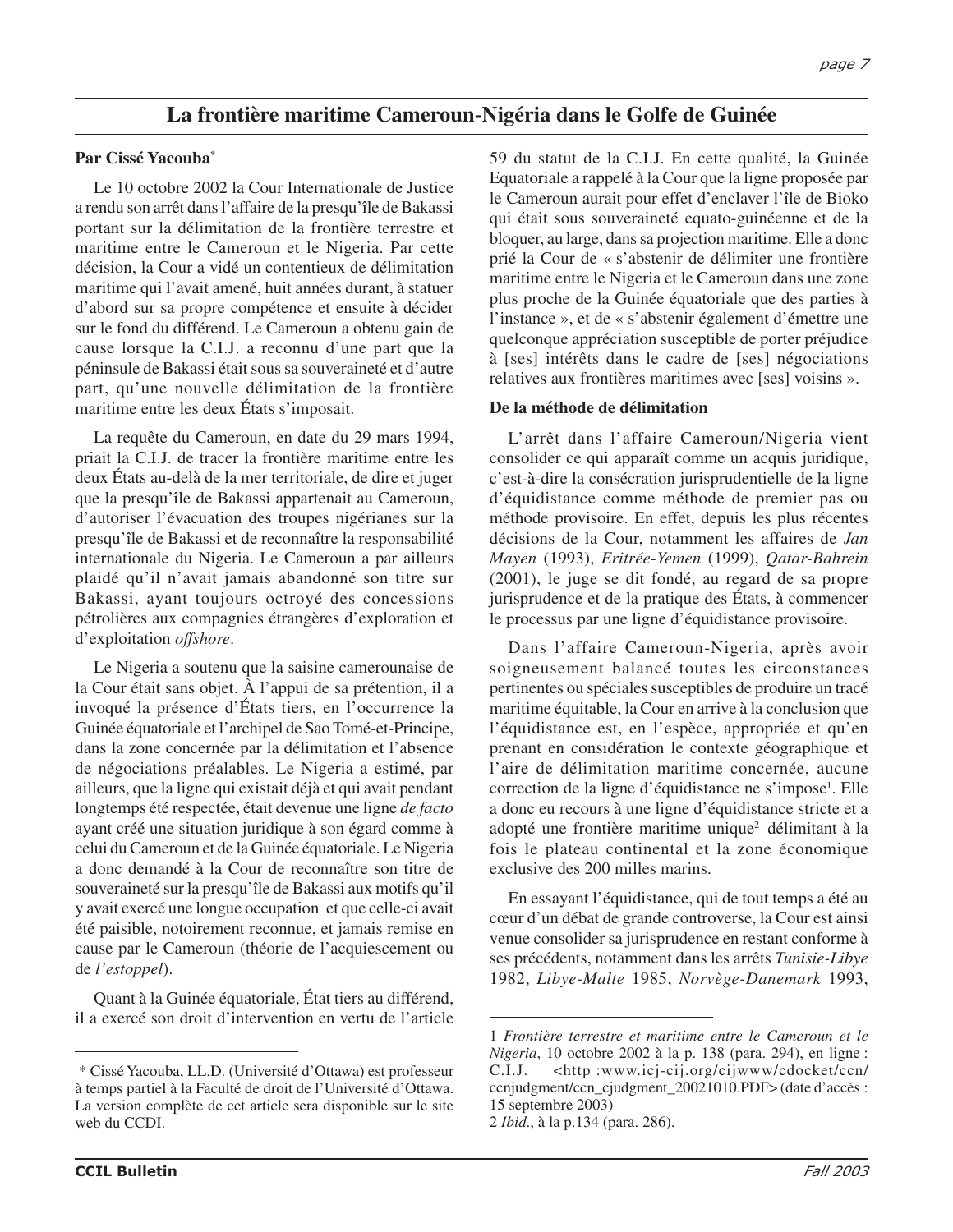*Eritrée-Yemen* 1999, *Qatar-Bahrein* 2001. Du coup, elle semble également avoir répondu à la question à savoir si l'équidistance est une règle de droit international coutumier qui s'est déjà cristallisée ou simplement en voie de formation ? Au vu des récentes décisions de la Cour et de la pratique étatique, une réponse affirmative s'impose.

Toutefois, on pourrait reprocher à la Cour de n'avoir pas suffisamment motivé sa décision lorsqu'elle a décidé de déplacer le point G qu'elle croit être situé à l'Est plutôt qu'à l'Ouest. Certes, cet infléchissement du point G vers l'Est lui a permis de rejoindre la ligne d'équidistance comme le souhaitait le Cameroun. Mais, à partir de ce

point G, la ligne retenue par la Cour aurait pu prendre la forme d'une ligne azimut et se prolonger simplement vers le large. En procédant comme elle l'a fait, la Cour a manqué une belle occasion de procéder à une délimitation maritime plus équitable, c'est-à-dire celle qui, à partir de ce point G aurait pu couper la poire de sorte à n'octroyer au Cameroun que les deux tiers de l'espace maritime convoité et compenser quelque peu les pertes subies par le Nigeria sur certains aspect su présent différend.

### **De l'opposabilité de la ligne** *de facto*

La ligne *de* facto est une ligne non négociée, mais qui, tacitement a été respectée pendant une certaine période de temps par les États parties à un différend de délimitation maritime. La ligne *de facto* est donc une situation de fait qui, par le jeu des effectivités, se transforme en situation de droit suivant la conduite des États vis-à-vis de cette ligne et qui, sous certaines conditions peut servir de frontière maritime entre États côtiers. Il existe dans la jurisprudence de la C.I.J. une seule affaire, Tunisie *c.* Libye en 1982, où une ligne *de facto* a servi de frontière maritime entre deux États. Ce précédent tuniso-libyen a été perçu par la doctrine comme un précédent dangereux puisqu'il a tenté d'introduire dans le droit de la délimitation maritime la théorie du fait accompli ou de l'effectivité qui, jusqu'alors, n'avait joué aucun rôle dans l'acquisition du titre sur les espaces maritimes.

Dans l'affaire de Bakassi, le Nigeria a soutenu que la ligne *de facto* était opposable au Cameroun au motif que ce dernier y avait acquiescé sans élever la moindre

**« dans l'éventualité où il existe un conflit entre effectivités et titre juridique, il y a lieu de préférer le titre »**

protestation contre les concessions et les permis pétroliers qu'il avait délivrés<sup>3</sup> aux compagnies d'exploitation du pétrole *offshore*. Le Cameroun a rétorqué que « l'attribution des concessions pétrolières est un fait unilatéral, et non un fait juridique opposable à un État tiers  $\mathcal{P}^4$ .

La Cour a d'abord résolu la question relative au statut juridique de Bakassi en reconnaissant que la presqu'île était sous la souveraineté du Cameroun et en répondant au Nigeria que l'invocation par lui « de la consolidation historique ne saurait en tout état de cause conférer [...] un titre sur Bakassi ». En se référant à sa décision dans l'affaire du *Différend frontalier*, la cour précisa que « dans

l'éventualité où il existe un conflit entre effectivités et titre juridique, il y a lieu de préférer le titre »5 .

On peut dire que l'arrêt Bakassi consacre la prévalence du titre conventionnel par rapport aux effectivités. La Cour affirme en effet que « si l'existence d'un accord exprès ou tacite entre les parties sur l'emplacement de leurs concessions pétrolières respectives peut indiquer un consensus sur les espaces maritimes auxquels elles ont droit, les concessions pétrolières et les puits de pétrole ne sauraient en eux-mêmes être

considérés comme des circonstances pertinentes justifiant l'ajustement ou le déplacement de la ligne provisoire »<sup>6</sup>. Autrement dit, l'acquisition du titre sur les espaces maritimes résulte de la volonté expresse des parties. Or, la ligne *de facto* n'émanant pas de ce consentement, elle ne saurait en principe créer des droits acquis au profit de l'État qui l'invoque.

C'est ainsi que dans le secteur au-delà de la mer territoriale (point G), la pratique pétrolière n'a pas été perçue comme une circonstance pertinente dans la balance des facteurs d'équité, la Cour procédant à une délimitation *de novo*. Mais la Cour, toutefois, a reconnu l'existence d'une ligne *de facto* en deçà du point G défini par l'accord colonial anglo-allemand de 1913. Cette ligne qualifiée de « ligne de compromis » par la Cour, a été par la suite respectée par le Cameroun et le Nigeria à travers les déclarations de Yaoundé en 1971 et de Maroua en 1975. Selon la Cour, ces instruments juridiques avaient ôté toute pertinence à la pratique pétrolière du

<sup>3</sup> *Ibid*., à la p.131 (para. 282).

<sup>4</sup> *Ibid*., à la p.132 (para. 283).

<sup>5 [1986]</sup> C.I.J. Rec. 554 aux pages 586-587 (para. 63).

<sup>6</sup> Cameroun/Nigeria, *supra*., à la p.140 (para. 304).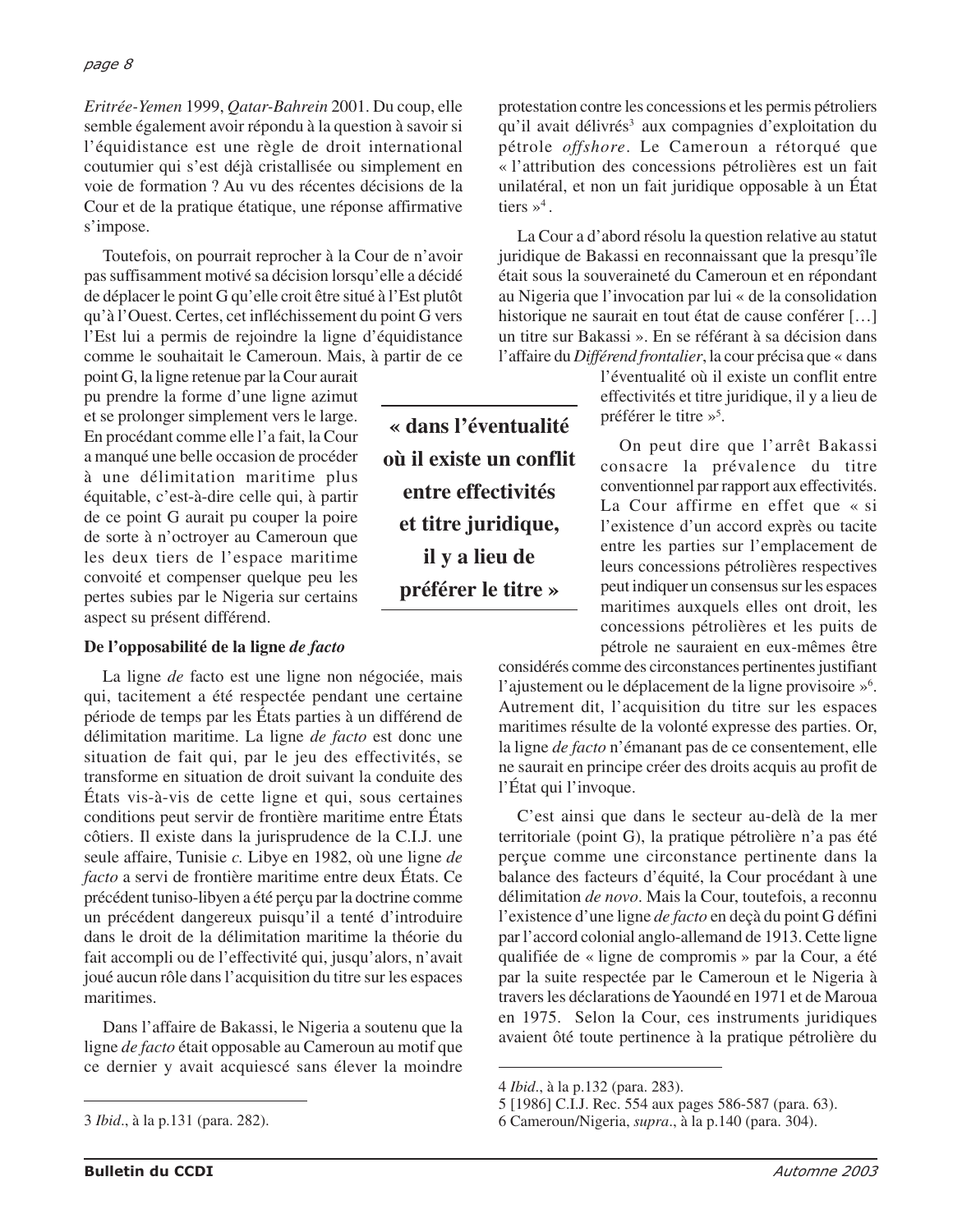Nigeria dans la zone concernée par le différend. Dès lors qu'il existait un accord sur la frontière maritime entre deux États, il n'y avait en principe plus lieu de s'attarder sur la conduite des États.

L'analogie est ici bien frappante avec *l'Affaire Tunisie/* Libye où la ligne du 26°, appliquée seulement au premier segment de la frontière du plateau continental était celle que les anciennes puissances coloniales, la France et l'Italie, avaient déterminée par accord. Ayant accédé à leur indépendance, la Tunisie et la Libye avaient respecté pendant une longue période cette ligne en accordant des permis d'exploration aux compagnies pétrolières. La Cour a considéré qu'il y avait dans ces circonstances, à proximité des côtes, un *modus vivendi* qui était devenu  $contrajgnant pour les deux États<sup>7</sup> et que par conséquent$ la ligne formant l'angle du 26<sup>°</sup> était devenue un frontière *de facto* qui « concrétise la manière dont les deux Parties ont octroyé à l'origine des permis ou concessions pour la recherche ou l'exploitation d'hydrocarbures en mer »<sup>8</sup>. Mais, au-delà du 26º, la C.I.J. a considéré qu'il n'y avait plus de frontière *de facto* et qu'il fallait procéder à une nouvelle délimitation maritime.

### **L'identification des côtes pertinentes**

La frontière maritime est définie à partir de certaines côtes du littoral. Ce n'est donc pas tout le littoral ou toute la façade maritime d'un État qui servira de support juridique à l'établissement de la frontière, mais seulement les côtes dites pertinentes, c'est-à-dire celles qui sont en relation étroite avec la région concernée par la délimitation. En principe, il s'agit des côtes de deux États. Dans ce cas, on fait application de la conception microgéographique. Exceptionnellement, on peut fixer la frontière maritime entre deux États en se servant des côtes des États tiers. Ici, on aura recours à la conception macrogéographique de la délimitation.

Dans l'affaire Bakassi, le Cameroun a plaidé en faveur de cette seconde hypothèse lorsqu'il a demandé à la Cour de « prendre en considération la côte du golfe de Guinée d'Akasso (Nigeria) au cap Lopez (Gabon) »<sup>9</sup>, ce dernier étant tiers à l'opération. La Cour a rejeté cette approche en estimant que la délimitation ne saurait s'étendre aux  $c$ ôtes des États tiers<sup>10</sup>.

Cette solution est bien critiquable car le fait de prendre en compte les côtes d'États tiers dans un processus de délimitation ne constitue pas une impossibilité juridique

au regard de la jurisprudence et de la pratique des États. S'agissant de la jurisprudence, le juge a eu à recourir à cette approche dans *l'Affaire Guinée/Guinée Bissau* en 1985 et dans *l'Affaire Libye/Malte* en 1985. Dans le premier cas, le Tribunal d'arbitrage a tracé une ligne macro géographique en partant des côtes du Sénégal au Nord jusqu'aux côtes de la Sierra Léonne au sud<sup>11</sup>, deux États tiers au différend. Pour le Tribunal « il s'agit non plus de se limiter au *littoral court*, mais de considérer le *littoral long*<sup>12</sup> ». Dans la seconde espèce, la CIJ a pu localiser une ligne médiane à partir des côtes de l'Italie, plus précisément à partir de la Sicile13. Pour ce qui est de la pratique des États, on peut relever des exemples d'accords de délimitation maritime où effectivement les côtes des États tiers ont servi de points de base à la délimitation de la frontière maritime<sup>14</sup>. S'il est vrai qu'à travers la théorie de l'*unicum* la Cour n'est pas tenue par ses propres précédents en droit de la délimitation maritime, il est aussi justifié que le Cameroun puisse recourir à l'approche macro géographique de la délimitation maritime.

En conclusion, l'organe judiciaire principal des Nations Unies ne saurait se dédire. Le Nigeria savait pertinemment qu'en adhérant, sans réserve, à la clause de juridiction obligatoire de la C.I.J., il s'obligeait à exécuter ses décisions. Toutefois il existe cette possibilité pour le Nigeria qui consiste à présenter à la Cour une demande en interprétation de la décision. Mais une telle requête ne saurait fondamentalement remettre en cause le dispositif de l'arrêt. Une autre solution plus pratique et sans préjudice de la frontière maritime déjà tracée et de la souveraineté du Cameroun sur la péninsule de Bakassi, consisterait à établir une zone d'exploitation conjointe des ressources pétrolières. La sentence arbitrale de 1989 entre la Guinée Bissau et le Sénégal en est une belle illustration, car dans cette espèce, les deux États ont renégocié non pas la frontière maritime, mais ont décidé d'un système d'exploitation conjointe15 des ressources minérales et halieutiques susceptible de leur procurer des revenus proportionnels à la superficie de leur plateau continental respectif.

<sup>7 [1982]</sup> C.I.J. Rec. 18 à la p. 84 (para. 119).

<sup>8</sup> *Ibid*., à la p.71 (para. 96).

<sup>9</sup> Cameroun/Nigeria, *supra,* à la p.136 (para. 291).

<sup>10</sup> *Ibid*., à la p. 136 (para. 291).

<sup>11 (1988) 77</sup> I.L.R. 635, 684 (para. 109).

<sup>12</sup> *Ibid*., 685 (para.108).

<sup>13</sup> *Libye/Malte*, [1985] C.I.J. Rec. 13 aux pages 51-52 (para. 72).

<sup>14</sup> J.I. Charney & L.M. Alexander , *International Maritime Boundaries*, vol. I, Boston, Martinus Nijhoff, 1993 aux pages 210-211.

<sup>15</sup> M. Miyoshi : *The Joint Development of Offshore Oil and Gas in Relation to Maritime Boundary Delimitation*, (1999) 2:5 *Maritime Briefing* 37-41.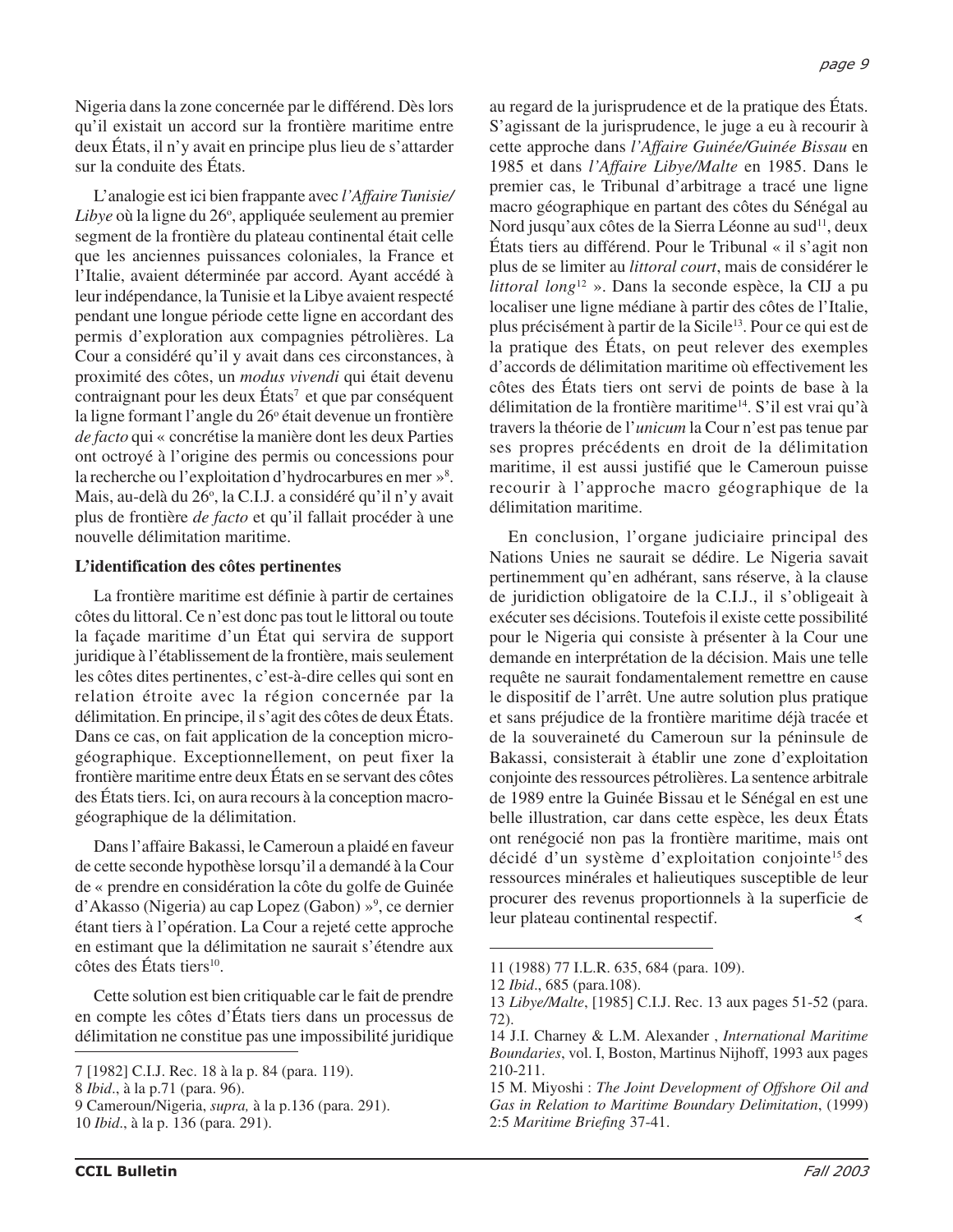### **VISITE DU RAPPORTEUR SPÉCIAL DES NATIONS UNIES SUR LE RACISME**

Du 15 au 26 septembre 2003, le Canada recevra le rapporteur spécial de la Commission des droits de l'homme sur les formes contemporaines de racisme, de discrimination raciale, de xénophobie et l'intolérance qui y est associée, M. Doudou Diène. Ce dernier vient en sol canadien suite à une invitation permanente du Canada aux procédures spéciales de la Commission. Durant son séjour, il rencontrera, entre autre, différents représentants des gouvernements locaux et provinciaux, des membres de la Commission canadienne des droits de l'homme, des membres et des dirigeants des communautés autochtones, ainsi que des représentants de divers groupes ethniques, raciaux et religieux. Son séjour l'amènera à Ottawa, à Montréal, à Halifax, à Régina et à Toronto afin qu'il puisse brosser un tableau de la diversité culturelle canadienne.

La visite de M. Diène a pour but de mettre de l'avant une stratégie en deux phases destinée à soutenir les efforts déployés en matière de lutte contre le racisme. La première phase de la stratégie a pour but de comprendre comment s'articule les relations raciales et ethniques au sein de la société. Suite à cela, la Commission des droits de l'homme sur les formes contemporaines de racisme, de discrimination raciale, de xénophobie et l'intolérance qui y est associée tentera de mettre en application des instruments internationaux qui pourraient être pertinents afin de lutter contre ces phénomènes.

### Le Rapporteur spécial présentera les conclusions de sa visite à la prochaine session de la Commission des droits de l'homme, qui doit s'ouvrir en mars 2004. Le communiqué de presse est disponible à : <http:// www.unog.ch/news2/documents/newsfr/  $hr0364f.htm$  $\geq$ . (JF)

# **INAUGURATION OF GARDEN OF PEACE**

On 16 September 2003, Sergei Ordzhonikidze, the Director-General of the United Nations Office at Geneva, participated in the inauguration of the Jardin impressioniste de Moillebeau in Geneva, organized by the City of Geneva. The garden was named 'Jardin de la Paix', 'Garden of Peace', in memory of the victims of the attack on the United Nations office in Baghdad on 19 August 2003. Addressing participants during the ceremony, the Director-General stated that it was appropriate that the victims should be honoured in the Garden of Peace in the City of Peace as they had given their lives in the service of peace and had dedicated themselves to the welfare of their fellow human beings. He emphasized that the garden would be a place where visitors could be inspired by the courage, fortitude and passion of the victims. "The tragic loss of our colleagues will not discourage us or diminish our belief in the values and vision of the United Nations", he said, "their memory will spur us on." The UN Press release is available at: <http://www.unog.ch/news2/documents/newsen/ dg0367e.htm>. ∢

# **Cahier du rédacteur entre les comments de la commentainte de la commentainte de la commentainte de la commentainte de la commentainte de la commentainte de la commentainte de la commentainte de la commentainte de la comme**

# **Membership Directory 2004**

The fourth edition of the CCIL Membership Directory will be produced and distributed sometime after the October Annual Conference. To ensure the accuracy and completeness of the information, we invite you to review last year's edition and correct on your Conference registration form or CCIL membership renewal form any erroneous or missing information. If you are not planning to attend the conference, it is important that we receive your membership renewal form early in November to ensure that your entry is printed in the new edition of the Directory.

### **Member Contributions to the Bulletin**

There has been much emphasis recently on CCIL student internship programmes but these remain an adjunct to contributions from our members which are essential. Our readers look forward to the insights provided by colleagues in the field, throughout Canada. The Bulletin team therefore encourages members to submit articles in their areas of interest. Submissions are normally in the range of 2,000 words (feature articles, usually two per issue) or 600 words (short articles, usually two per issue). The deadlines for submission are roughly the second week of January for the Winter issue, the second week of May for the Spring issue and the first week of September for the Fall issue.∢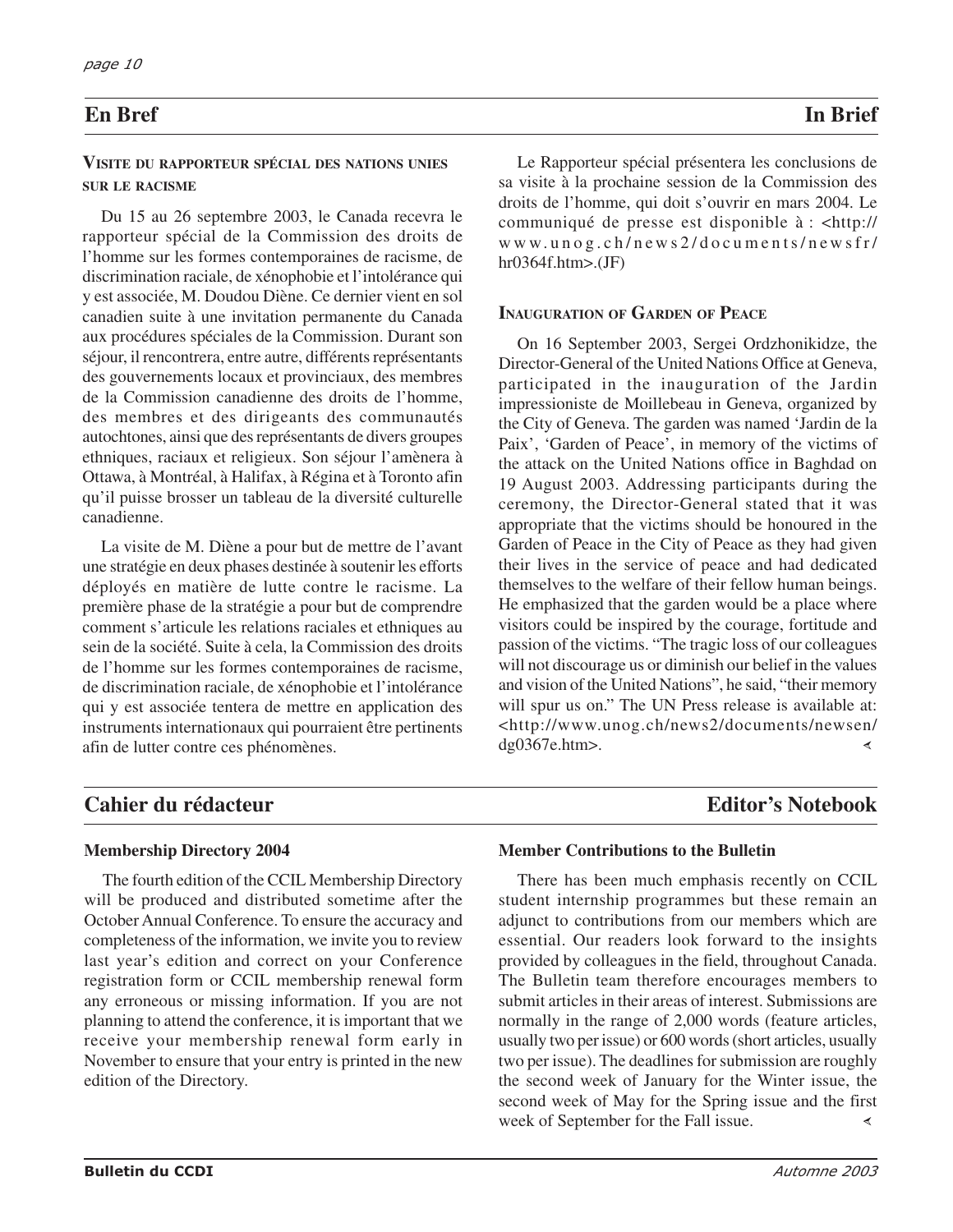

**Canadian Council on International Law Conseil canadien de droit international**

# **Reconciling Law, Justice and Politics in the International Arena**

# **Réconcilier le droit, la justice et la politique dans l'arène internationale**

# **16-18 October/octobre 2003**

**CONFERENCE 2003** — The 2003 Annual CCIL Conference will take place from October 16 to 18, 2003. Of particular note is that the Conference will start at the Department of Foreign Affairs and International Trade at the Lester B. Pearson Building. On October 16th, at 17h30, the Legal Adviser will hold a reception and the roundtable on a contemporary topic will follow. On October 17th and 18th, the Conference will be held in the usual setting of the Fairmont Chateau Laurier Hotel in Ottawa. The theme of this yearís conference is the Art of Reconciling Law, Justice and Politics in the International Arena.

On Thursday, there will be the Student Job Fair and Forum, the reception held by the Legal Adviser of the Department of Foreign Affairs and International Trade and the roundtable on a matter of pressing concern. On Friday morning our keynote speaker will offer an exploration of the conference theme. Over both Friday and Saturday the theme will be examined further in panels on a variety of subjects including trade law, the law of the sea, human rights, womenís rights, private international law, humanitarian law, international criminal law, environmental law. The Conference will close with the Annual General Meeting on Saturday.

### **Location:**

Lester B. Pearson Building (Thursday) Chateau Laurier Hotel, Ottawa (Friday and Saturday)

### **Organizing Committee:**

The Chair of the Committee is Irit Weiser. All inquiries, suggestions, etc. related to the Conference can be sent to conference@ccil-ccdi.ca

### **Draft Conference Programme:**

Enclosed with the September issue of the Bulletin and available from the CCIL web site at : <http:// www.ccil-ccdi.ca>

### **Registration Forms:**

Enclosed with the September issue of the Bulletin and available from the CCIL web site at : <http:// www.ccil-ccdi.ca>

### **Accommodation:**

The CCIL has made block bookings at the Chateau Laurier; Other hotels may also have availability. See details on the CCIL web site.

### **Student Travel Assistance:**

Students who travel to attend the Conference 2003 may be eligible to receive funding for some of their travel expenses. See details on the CCIL web site.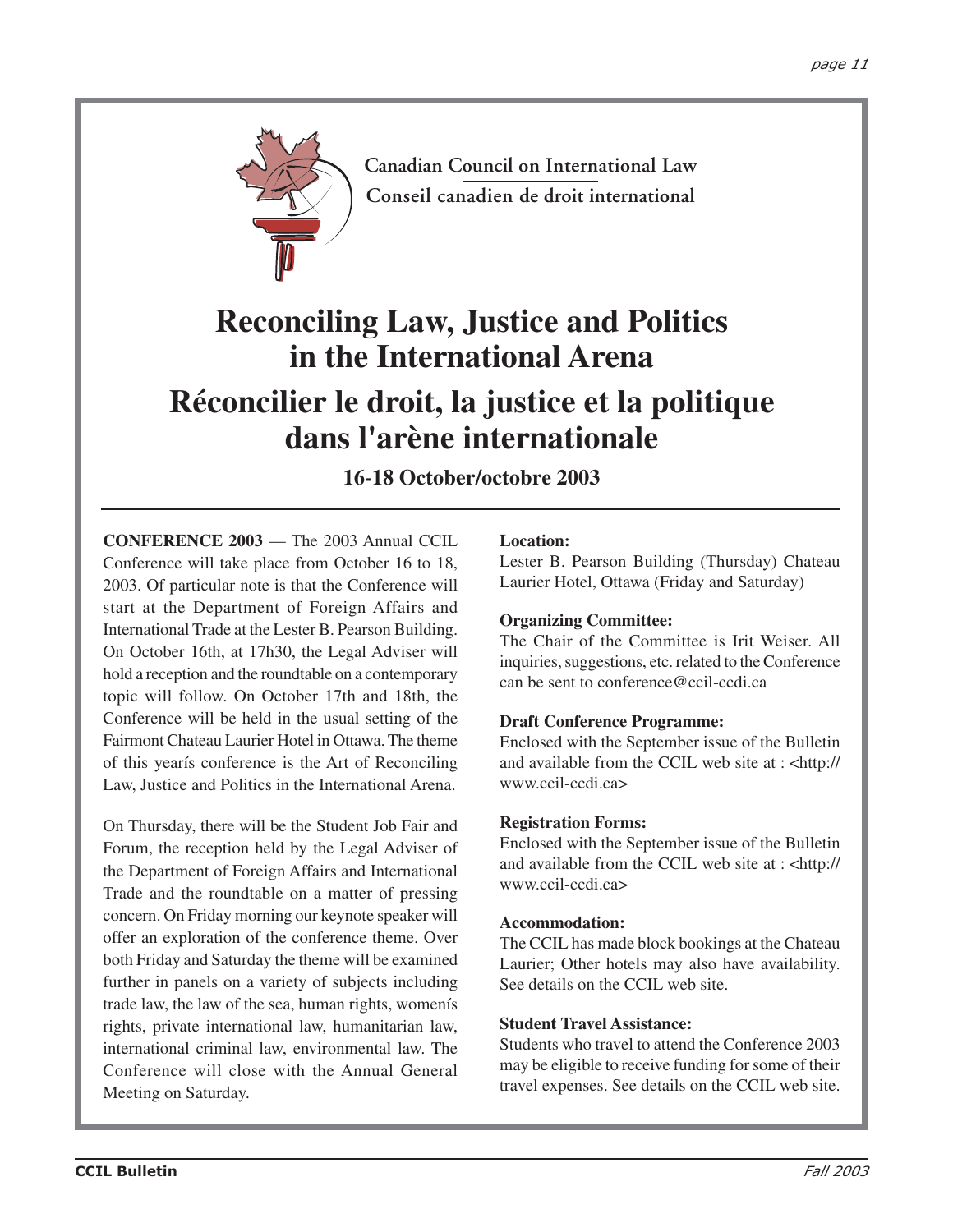# **COMPLIANCE MATTERS Recent Developments Relating to Compliance under Multilateral Treaties in the Area of Disarmament and International Security**

*• THE MARKLAND GROUP •*

# **The Judgment in** *Bustani v. OPCW*

### **By Douglas Scott\***

José Bustani, after being removed as Director-General of the Organisation for the Prohibition of Chemical Weapons (OPCW) on 22 April 2002, launched an action against his former employer claiming damages for unjust dismissal. (The OPCW was created by the States Parties to the Chemical Weapons Convention (CWC) for the purpose of ensuring its implementation.)

The Bustani case was heard by the Administrative Tribunal of the International Labour Organisation (ILO). Judgment was rendered on 16 July 2003 awarding Mr. Bustani substantial damages<sup>1</sup>. The Tribunal ruled that Mr. Bustani was entitled to his full salary from the date of his dismissal to the end of his term, a period of slightly over three years. In

addition, he was awarded 50,000 euros in "moral damages" (which he had previously indicated would be given to the OPCW to fund one of its underfunded projects). His claim for costs was granted in the amount of 5,000 euros.

The Tribunal first determined that it had jurisdiction to deal with the complaint by virtue of certain clauses in the OPCW Staff Regulations (11.1 and 11.3) and Article II.5 of the Tribunal's Statute. It then proceeded to overrule the complainant's objection to the procedure by which the Conference of the States Parties had been convened to consider the question of termination. On the merits, the key parts of the Judgment are as follows:

*In accordance with the established case law of all international administrative tribunals, the Tribunal* *reaffirms that the independence of international civil servants is an essential guarantee, not only for the civil servants themselves, but also for the proper functioning of international organizations. In the case of heads of organizations, that independence is protected, inter alia, by the fact that they are appointed for a limited term of office. To concede that the authority in which the power of appointment is vested – in this case the Conference of the States Parties of the Organisation – may terminate that appointment in its unfettered discretion, would constitute an unacceptable violation of the principles on*

**The Markland Group** 203-150 Wilson Street West Ancaster (Ontario) L9G 4E7 Tel: (905) 648-3306 Fax: (905) 648-2563 E-mail: marklandgroup@hwcn.org Internet: www.hwcn.org/link/mkg

*which international organisations' activities are founded (and which are in fact recalled in Article VIII of the Convention, in paragraphs 46 and 47), by rendering officials vulnerable to pressures and to political change.*

*The possibility that a measure of the kind taken against the complainant may, exceptionally, be justified in cases of grave misconduct*

*cannot be excluded, but such a measure, being punitive in nature, could only be taken in full compliance with the principle of due process, following a procedure enabling the individual concerned to defend his or her case effectively before an independent and impartial body. In this instance, the complainant had no procedural guarantee, and given the circumstances of his case, he has good grounds for asserting that the premature termination of his appointment violated the terms of his contract of employment and contravened the general principles of the law of the international civil service.*

### **What the Judgment Stands For**

It would appear that the States Parties to the CWC should conclude that, in the case of future difficulties with a Director-General, the following rules would apply:

1. In a proper case, the Conference has authority to terminate the appointment of a Director-General and it would appear that that authority can be

<sup>\*</sup> Douglas Scott is a lawyer in Ancaster, Ontario. He is the President of The Markland Group. The views expressed are his own.

<sup>1</sup> www.ilo.org/public/english/tribunal/fulltext/2232.htm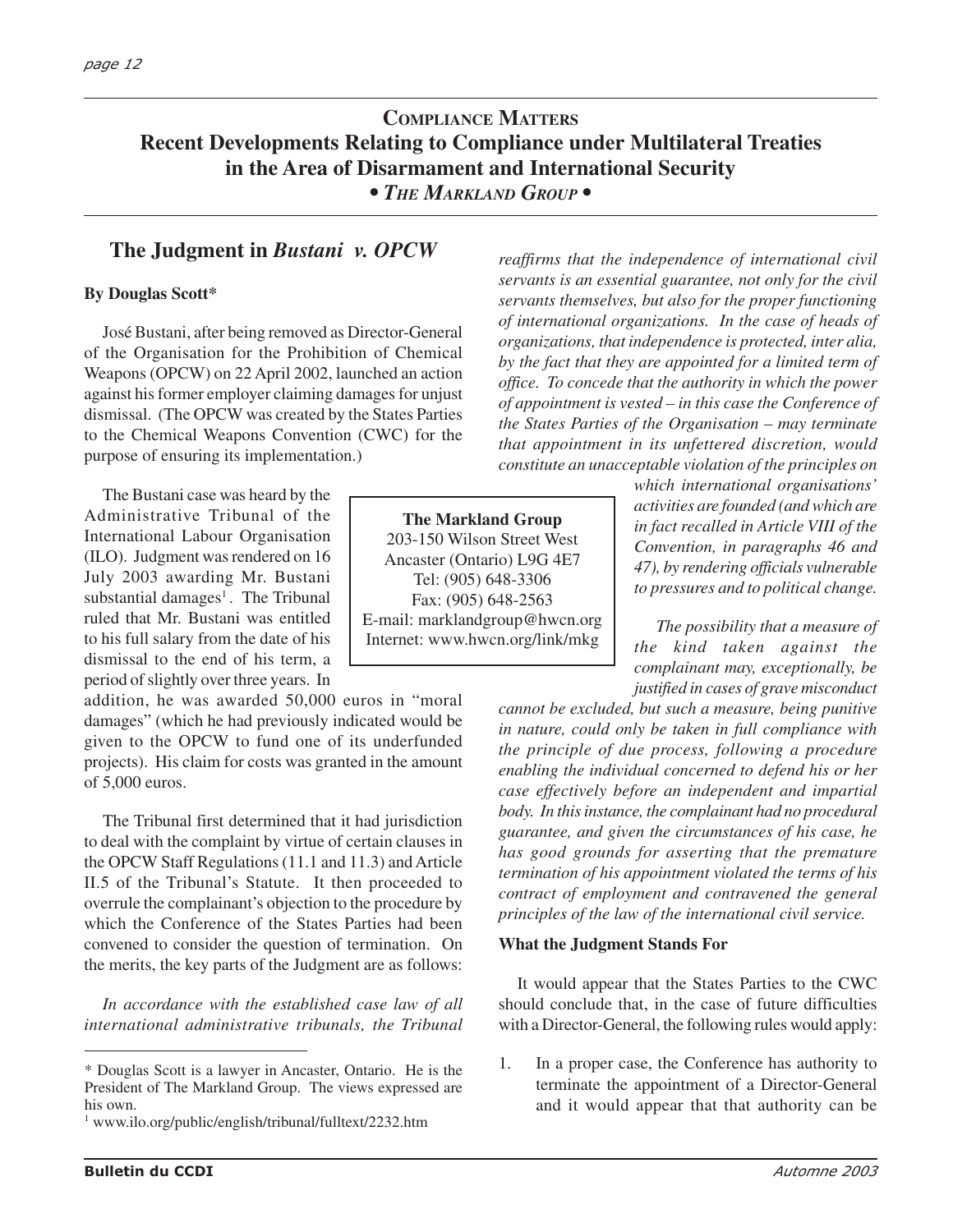exercised in the absence of a recommendation by the Executive Council.

- 2. However, a simple vote of non-confidence by the Conference based on a belief that the Director-General's conduct and management pose a threat to the Organisation is not sufficient grounds for terminating an appointment before its expiry.
- 3. The principle of independence for international civil servants applies to the Director-General. Its application in the case of the OPCW dictates that:
	- (a) the Conference does not have unfettered discretion to terminate the appointment of a Director-General;
	- (b) the Conference may terminate the appointment only on grounds of grave misconduct.
- 4. The procedure adopted for establishing a case of grave misconduct against a Director-General must fully comply with the principle of due process and afford him or her an opportunity to present a defence effectively before an independent and impartial body.
- 5. Any resolution adopted by the Conference to terminate an appointment must refer to the grave misconduct upon which it is based.
- 6. In order to deal with cases where a Director-General is faced with proceedings to terminate his/her appointment on the grounds of grave misconduct, the Judgment appears to suggest that the Staff Rules of the Organization should be altered to make provision for his or her case to be examined by an impartial judicial body.

The Tribunal did not offer any guidance as to the type of behaviour that would constitute grave misconduct of a degree sufficient to justify termination. Presumably, it did not consider it necessary to enter upon this matter in view of the fact that it had already determined that the termination was wrongful (because the requirements for due process had not been met and the Conference's resolution was not properly framed).

In addition to awarding damages, the Tribunal's decision includes the following clause:

### *The decision taken by the Conference of the States Parties of the OPCW on 22 April 2002 is set aside.*

This part of the Judgment leaves matters in some confusion. It is possible to interpret these words as meaning that the Conference decision should be regarded as a nullity. According to this interpretation, Mr. Bustani should be regarded as never having been terminated. This would call into question the legal status of the person appointed to replace him.

The OPCW should not allow this state of confusion to remain unresolved, for to do so would indicate that the Organisation was simply ignoring the Judgment. Two avenues should be explored towards resolving the confusion. The Organisation could apply to the Tribunal for an order clarifying this aspect of the Judgment. An alternative approach would be an application to the International Court of Justice for an advisory opinion pursuant to Article XIV.5 of the Convention. It should not be too difficult to persuade the Tribunal or the Court that this part of the Judgment should not be taken as affecting the legal fact of the termination nor the validity of the appointment of the present incumbent. This point becomes especially clear when it is recalled that the Judgment notes that Mr. Bustani did not ask to be reinstated as Director-General.

### **The Role of the US**

The process for dismissal started when the US alternate permanent representative to the OPCW visited Mr. Bustani a few days before 21 February 2002 and laid out a series of complaints and asked for his resignation2 . When this was refused, the US called for a meeting of the Executive Council and circulated a nine-page nonpaper on 6 March with a list of its complaints. The list was organized under three headings:

- Polarizing and confrontational conduct
- Management issues
- Advocacy of inappropriate roles for the OPCW

<sup>2</sup> Recorded in a letter from Bustani to US Secretary Powell dated 21 February 2002: www.opcw.org/SS1CSP/ CSS1\_dg1.html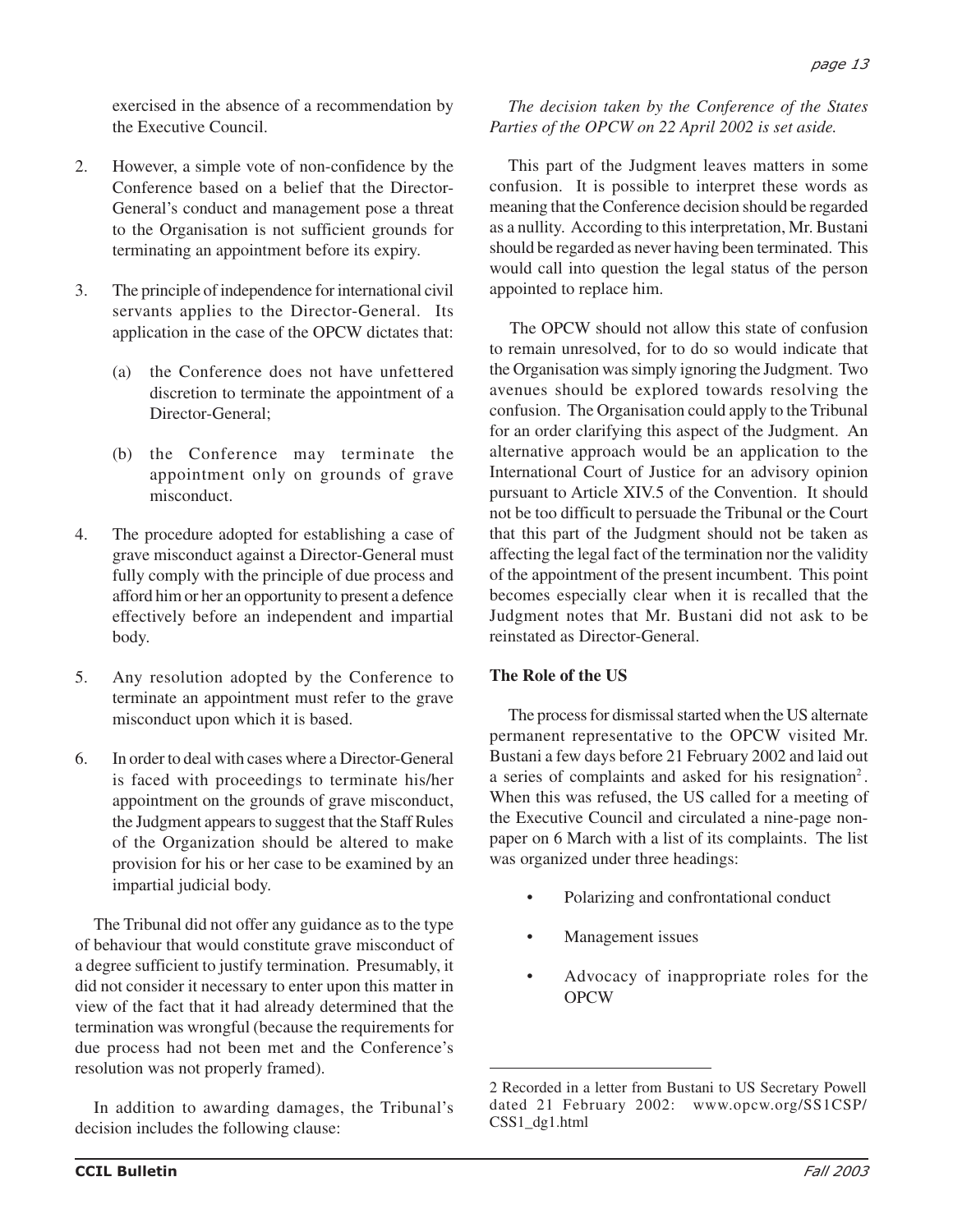This list loses much of its impact when it is remembered that many of the items listed above were based on Mr. Bustani's refusal to take certain specific actions and when it is remembered that the US was always free to ask the Executive Council to order him to take such actions, in which case he would have been required to comply. It seems possible that the US had already tried and failed to persuade the Executive Council to issue such orders and was now trying to achieve its purpose by replacing the Director-General.

On 21 March 2002, the US tabled a resolution in the Executive Council expressing no confidence in Mr. Bustani and requesting his resignation. The motion was defeated. The US then called for a special meeting of the Conference of the States Parties and began a campaign among all 145 States Parties to support a motion for dismissal. The meeting took place on 21-22 April. Most of the western group including Canada supported the US motion to dismiss, as a result of which it passed with the required two-thirds majority. Subsequently, on 25 July 2002 a new Director-General was appointed in the person of Roger Pfirter, an experienced diplomat from Argentina.

### **Looking to the Future**

The next session of the Conference of the States Parties will be its annual meeting due to begin on 20 October. It would appear to be incumbent upon this body to recognize the validity of the Tribunal's Judgment by:

- making provision in the Organization's 2004 budget for payment of the damage award;
- seeking judicial clarification of the clause in the Judgment that sets aside the decision to dismiss;
- providing the "procedural guarantee" referred to in the Judgment, which it would presumably do by adopting whatever decision is needed to ensure that in future, when a Director-General is confronted with proceedings to terminate his appointment, there will be a right of appeal to an independent and impartial body.

One positive outcome of the Tribunal's Judgment is that Mr. Pfirter and his successors are likely to feel a little more protected from US pressure than they would have been without the Judgment. It is now clear that the US will not be able to marshall the States Parties to vote for the dismissal of a Director-General unless it is in a position to prove grave misconduct before an impartial tribunal. This is a welcome improvement over the situation before the Judgment was issued. After the dismissal of Bustani, until the Tribunal put things right, it looked as if the US was in a position to threaten any Director-General with dismissal.

The world owes Mr. Bustani a multiple debt of gratitude: for having pursued his action in the ILO Administrative Tribunal (at his own personal risk and expense), for having refused to yield to US pressure to resign, and for having reinforced the principle that the Director-General must be free to act independently, exempt from pressure from any State Party and from the threat of dismissal.

**Note:** An expanded version of this paper will appear shortly on The Markland Group website under "Back Issues of Our Newsletter".

# **The BWC After the Collapse of the Protocol Process: The First Meeting of Experts**

## **By Sean Howard\***

Efforts to strengthen the 1972 Biological Weapons Convention (BWC) entered a new phase in late August with the first in a series of experts' meetings at the Palais des Nations in Geneva. For two weeks (August 18-29), experts from 83 of the 150 states parties to the BWC discussed national measures (generally taken to mean national legislation) to ensure implementation of the treaty's main provisions (week one) and national mechanisms to ensure the security of pathogenic microorganisms and toxins (week two). The meeting's main function is to prepare a report for the annual meeting of states parties scheduled for November 10-14. A similar process – an annual meeting on a specific subject, preceded by an experts' meeting to provide guidance – will be followed in 2004 and 2005. The subjects of these meetings for the next two years will be international capabilities for investigating and responding to suspicious

<sup>\*</sup>Sean Howard Ph.D. (University of Bradford) is the editor of **Disarmament Diplomacy** (www.acronym.org.uk) and Adjunct Professor in the Department of Politics, Government and Public Administration at the University College of Cape Breton.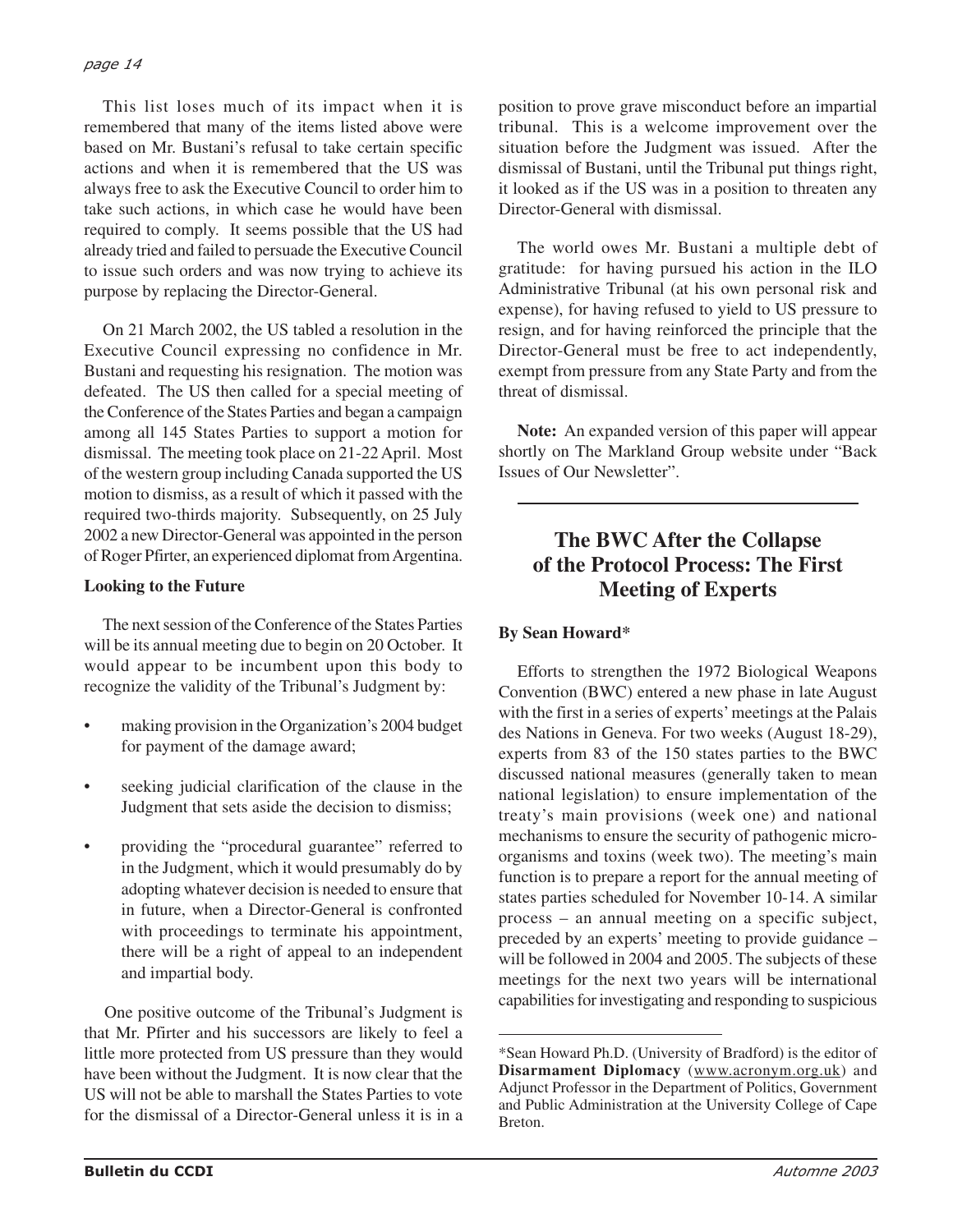outbreaks of infectious diseases, and the elaboration of scientific codes of conduct.

In 2006, states parties will convene for the Sixth BWC Review Conference. While they will doubtless wish to consider any recommendations emerging from the 2003- 2005 meetings, they will also have to decide on their basic approach to strengthening a treaty currently possessing no compliance mechanism or verification regime. Between 1994-2001, states parties undertook painstaking negotiations on a protocol designed to correct these glaring deficiencies. In July 2001, the Bush administration withdrew from the talks, arguing that no multilateral system of inspections, monitoring and investigation could hope to detect clandestine activity. US opposition to the protocol led to the acrimonious suspension of the Fifth Review Conference in December 2001; when the Conference resumed in November last year, it reached agreement on a Final Document (BWC/ CONF.V/17) containing the programme of meetings outlined above, without prejudice to the possible revitalisation of protocol discussions.

While sticking to the subjects at hand, the first Meeting of Experts – which also saw the participation of the United Nations, other international organisations, and a number of NGOs – provided glimpses into the underlying tensions leading to the collapse of the 1994-2001 protocol effort. A US working paper, one of 61 submitted to the meeting, insisted that "traditional arms control measures, including routine declarations or facility investigations" – measures, it is worth noting, which form important elements of the verification regime established under the Chemical Weapons Convention (CWC) – "cannot be effective against biological weapons" for a simple reason: "Biological agents and the facilities and equipment used to produce them for illicit purposes cannot be distinguished from their legitimate counterparts." Instead of the "traditional" (CWC) approach, the paper argues, a more effective agenda would contain seven main items: effective national legislation and its rigorous enforcement; "confronting non-compliance" – how is unspecified; improving "global disease surveillance"; "coordinating assistance" in the event of a BW attack or suspicious outbreak of disease; enhancing public and private sector biosecurity standards; elaborating codes of conduct for scientists; and "urging non-BWC members to join and adhere to the treaty".

While these objectives may be worthy enough in their own right, the lacunae in the US agenda invite two levels of suspicion. First, many states parties fail to see how a multilateral compliance and verification mechanism is less likely to succeed than a "legal patchwork" – in the words of a working paper from the Netherlands – of national measures. Second, there is widespread concern that the US rejection of the protocol was motivated in part by a desire to shield from view an expanding range of research potentially crossing the line between legitimate 'biodefence' and the development and even weaponisation of new biological warfare agents and delivery systems. Unfortunately, the louder the US insists on describing the 2003-2005 process as a clean, permanent break from the search for a protocol, the more such suspicions may grow, detracting from what might otherwise prove a modest but nonetheless valuable interim exercise in confidence-building and informationsharing.

Many countries continue to argue (at least by implication) in favour of a verification protocol. For instance, a German working paper argues that national implementation only becomes "a prime concern of states parties" in "light of the failure to agree upon a verification protocol", and should only remain a top priority "pending agreement on a new approach towards verification."

On August 20, the BioWeapons Prevention Project (BWPP), an international network of NGOs founded in November 2002, hosted a lunch seminar for delegates attending the BWC meeting of experts. The Verification Research, Training and Information Centre (VERTIC) presented the findings of a new report entitled "Time to Lay Down the Law: The Status of National Laws to Enforce the BWC". The study includes the results of a questionnaire circulated to all BWC parties requesting details of legislation enacted pursuant to Article IV of the Convention, and a preliminary survey of 165 pieces of legislation received from 63 countries. The full report and supporting material is available from VERTIC at www.vertic.org/datasets/bwclegislation.html.

**Information Note:** for the text of all working papers and related documentation, readers are directed to the website of the United Nations Department of Disarmament Affairs (DDA) at http:// disarmament.un.org/wmd/bwc/annualmeetings/ 2003meetings.html.

**Note:** An expanded version of this paper will appear shortly on The Markland Group website under "Back Issues of Our Newsletter".